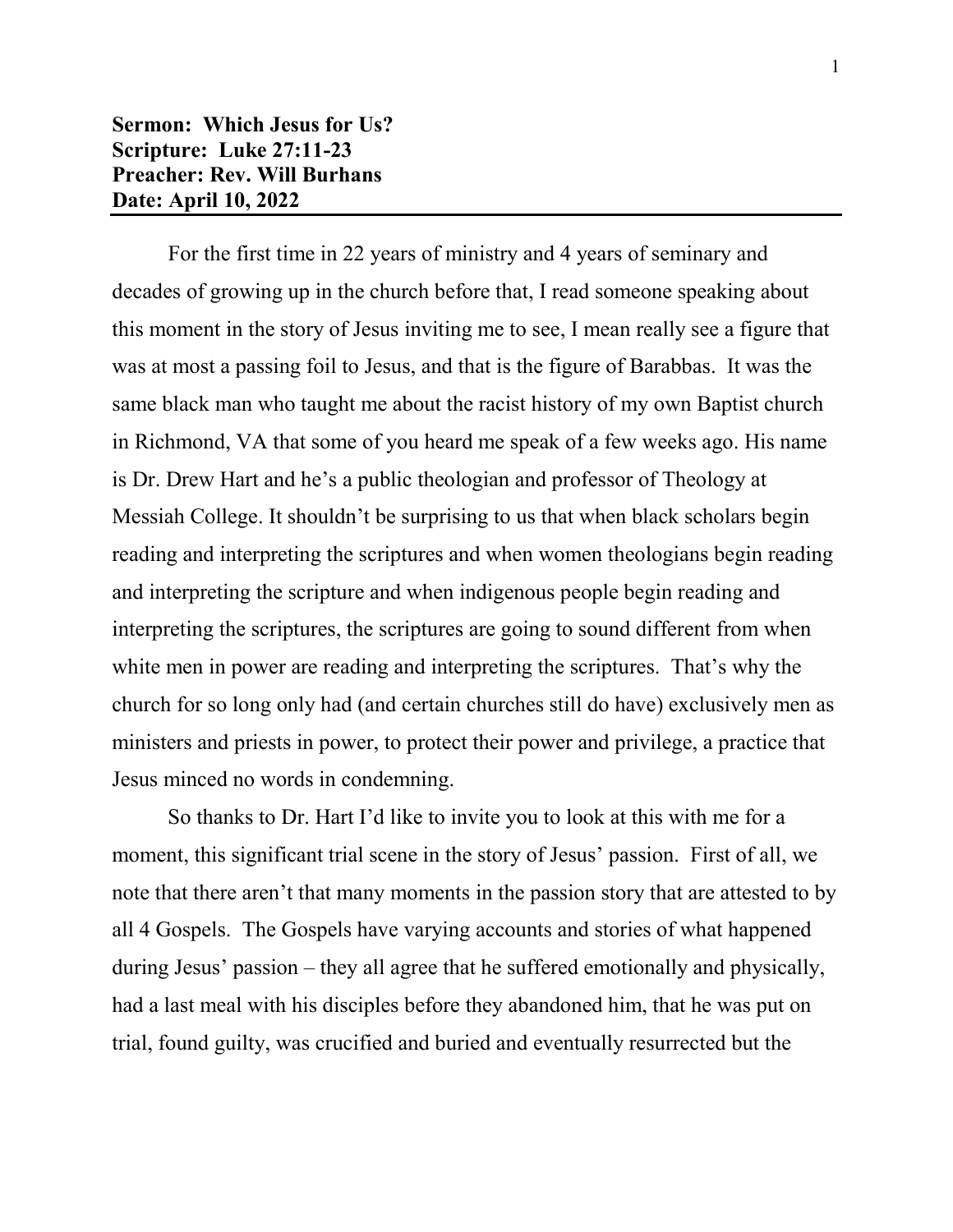other details vary among the various Gospels, except this little moment too when before the crowd is placed 2 Jesuses.

You might have missed it, but on trial before Pilate and the crowd are 2 Jesuses. It's only in the Gospel of Matthew that Barabbas is referred to as Jesus Barabbas – would you rather me release this Jesus Barabbas, Pilate says, or Jesus known as the Christ? Do you want this Jesus or this Jesus released? There is this invitation, this insistence that a choice is being made between the two men, the two Jesuses and what they represent and it's important enough of a moment to be in all 4 Gospels. The primary question then what is the choice that the crowd is making when they choose Jesus Barabbas over Jesus the Christ?

First I'll give you the traditional, you might call it the white-man-in-power interpretation of the moment, which most all of us are familiar with and assume is the point. Then I'll share with you Drew Hart's unpacking of it. So Barabbas in traditional understanding is a guilty foil to the innocent Jesus. He's referred to as a bandit and a murderer and he represents sinful fallen humanity, rebelling against God, a brutish barbarian, evil in purpose and intent who like the rest of humanity is guilty and deserves death but instead Jesus is punished in his stead. The framing of the story this way is a theory called the penal substitutionary atonement theory, which basically means that Jesus took our place on the cross as a substitute and through his own blood atones for our sins and provides personal spiritual salvation from God's justice and wrath. Many think of it as just THE CHRISTIAN explanation but it is only one of various possible theories about what Jesus death meant. And with the lenses of that theory coloring everything we read in the Gospels of course the guilty Barabbas is the symbol of fallen sinful humanity that we chose instead of the innocent Jesus so he can suffer and die in our place.

But one can argue that that reading is an inadequate interpreation of what the text actually says and this is exactly what Dr. Hart explains. He says that such an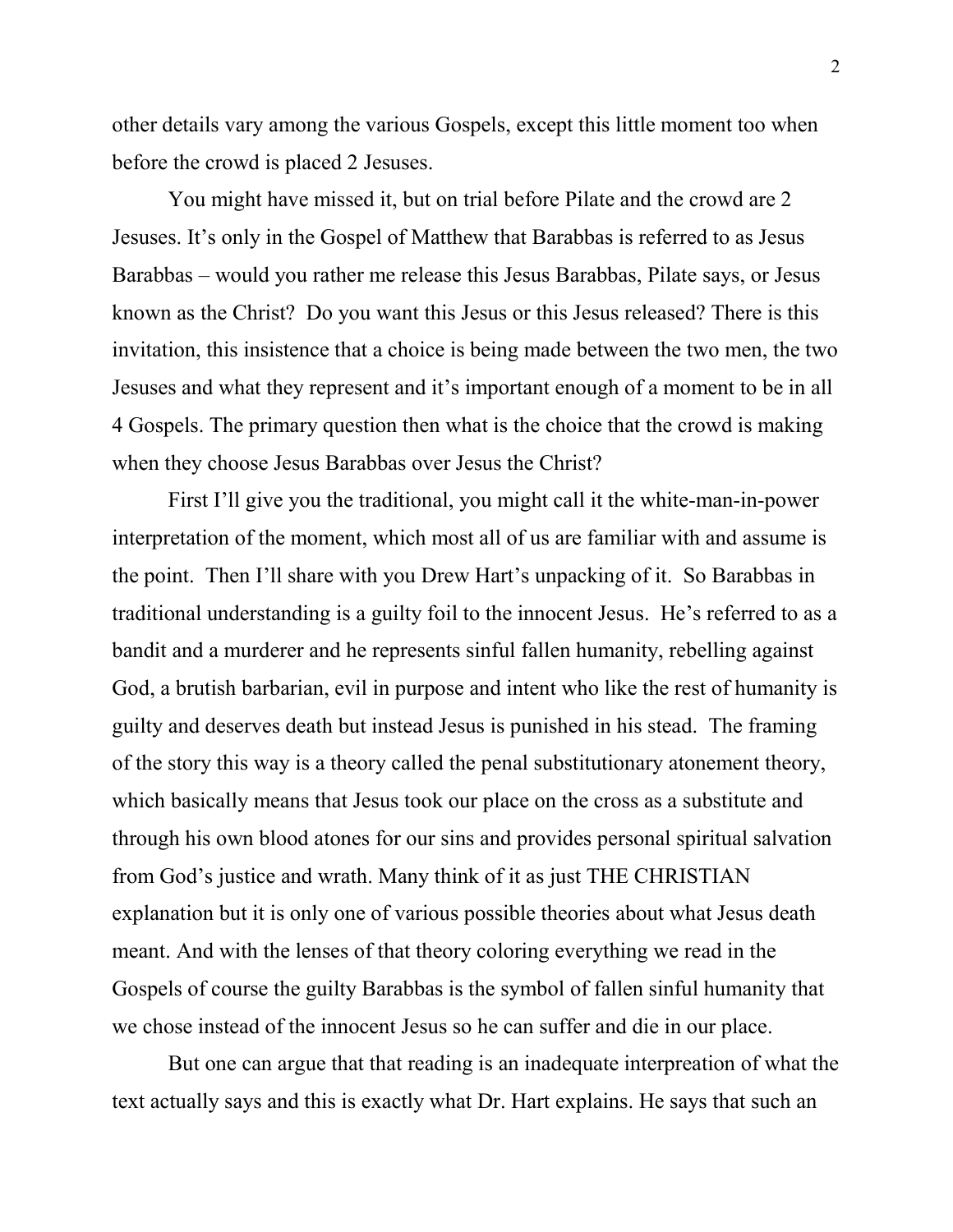understanding of who Barabbas was ignores, and quite intentionally one might argue, the sociopolitical context of the situation. What we might call "the whiteman-in-power" interpretation of the Gospel that white-washes the more radical, revolutionary and political nature of Jesus' words and actions, a white-washing of Jesus as an apolitical, spiritualized Mr. Nice Guy. So yeah, then Barabbas is the apolitical, spiritualized Mr. Bad Guy who gets off.

But consider who Jesus Barabbas actually is. Barabbas was a revolutionary who was willing and apparently did use violence to try to throw off the yoke of the oppressive Roman Empire from the neck of the Jews. That's who he was, a part of a first century Jewish resistance group fighting Rome. If you are comfortable and even celebrating Ukranians who are taking up arms to resist the violence of Russia against them then you too might very well have appreciated who Barabbas was and what he was fighting for because he was fighting for justice against the injustices of Rome. Barabbas was a freedom fighter.

We need to remember that REVOLUTION was in the air of first century Palestine, was surrounding Jesus and all his followers, because Rome could be a brutally oppressive empire that was occupying their lands. Have you heard of the Maccabees? During Jesus' time the Macabees were larger-than-life legends for the Jews – they were the George Washingtons and Abraham Lincolns, the fighters in the Revolutionary War to throw off the yoke of England - to the Jewish people. In 164 BCE the Jews were under the oppressive rule of Syria and the Macabees stirred up religious and political resistance and revolt to cast out the Syrian Oppressors. Again, think Ukraine against Russia. The Macabees were victorious in this freedom struggle ushered in the Hasmonean Dynasty which is where the creation of a new Jewish Holiday celebrating their freedom and independence known as Hanukkah came from and this dynasty would last until just about 50 years before Jesus' birth when Rome became the new oppressor taking over Israel.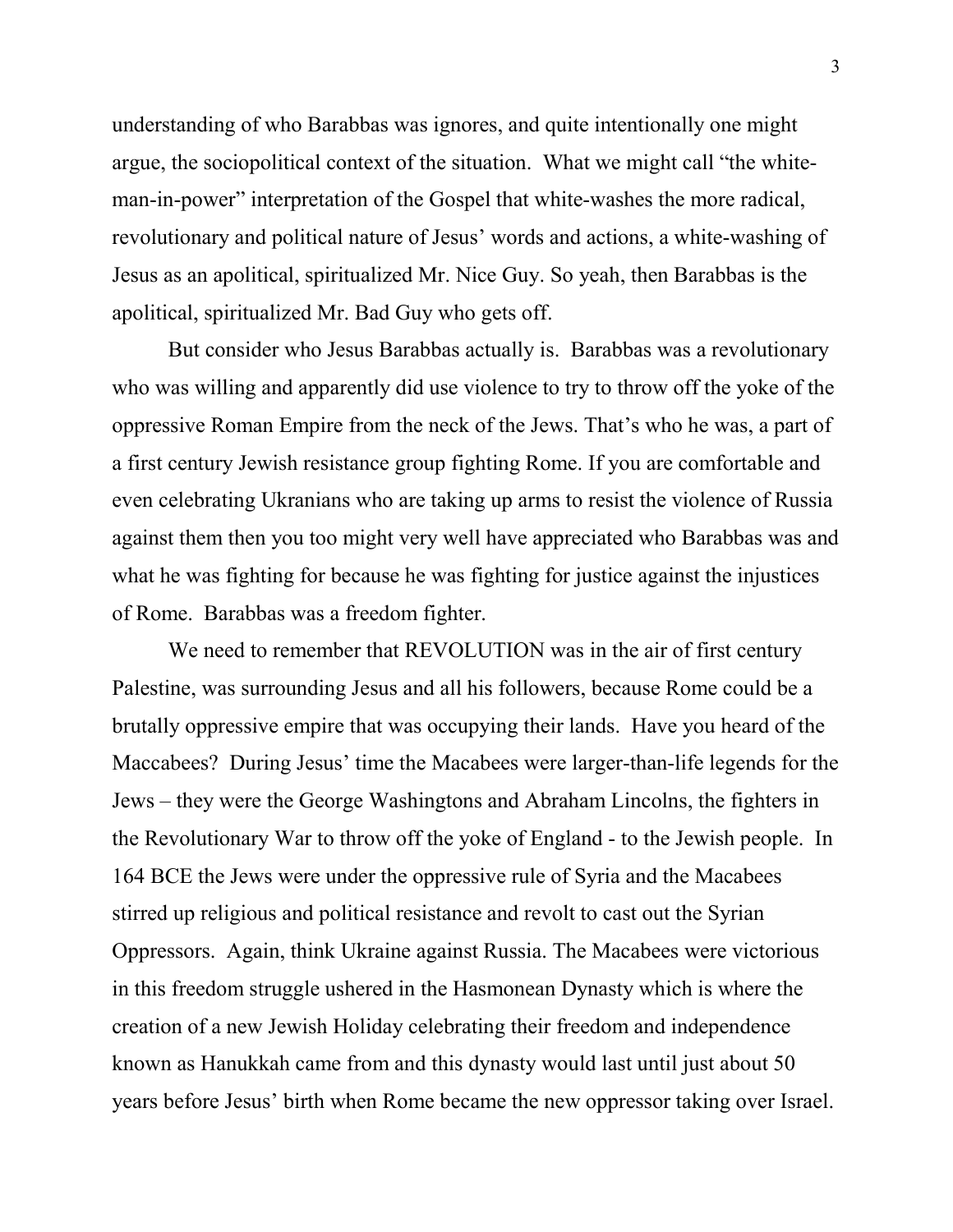But the impact that the Macabees left upon the Jewish political imagination was significant and encouraged in the coming decades a loyalty to the Torah that involved willingness to accept martyrdom and resist foreign powers and take up arms to claim or maintain Jewish rule and identity. As Hart explains it, there was a significant movement within Jewish circles that "sought to participate in God's liberation as demonstrated through the Maccabees as well as the Exodus. Salvation for them had a thicker and more holistic meaning than most western theologies that make it exclusively otherworldy."

When Rome defeated the Hasmonean Dynasty and became the occupying power of Israel there was mass poverty and economic exploitation that was widespread such that revolutionary groups arose to fight Rome. The Zealots were one of those groups – a group that people have surmised Judas was a part of and there were groups of bandits referred to as the lestai or the Sicarii, translated Dagger Men who became a serious Jewish resistance movement seeking liberation from Rome through stealth violence. And this is what some scholars believe is what the Gospels are suggesting Jesus Barabbas was when they refer to him as a bandit and a murderer. Again from the words of Dr. Hart – "Revolution was in the air long before Jesus and Barabbas lived; it repeatedly occurred while they lived; and those moments would coalesce into a much larger war with Rome after their lifetimes," (p. 79) namely in 70CE when the temple and much of Jerusalem was destroyed. This terrible war and destruction of Jerusalem by Rome is what we assume Jesus was referring to when he weeps over Jerusalem and saying:

"Would that you, even you, had known on this day the things that make for peace! But now they are hidden from your eyes. **<sup>43</sup>** For the days will come upon you, when your enemies will set up a barricade around you and surround you and hem you in on every side **<sup>44</sup>** and tear you down to the ground, you and your children within you.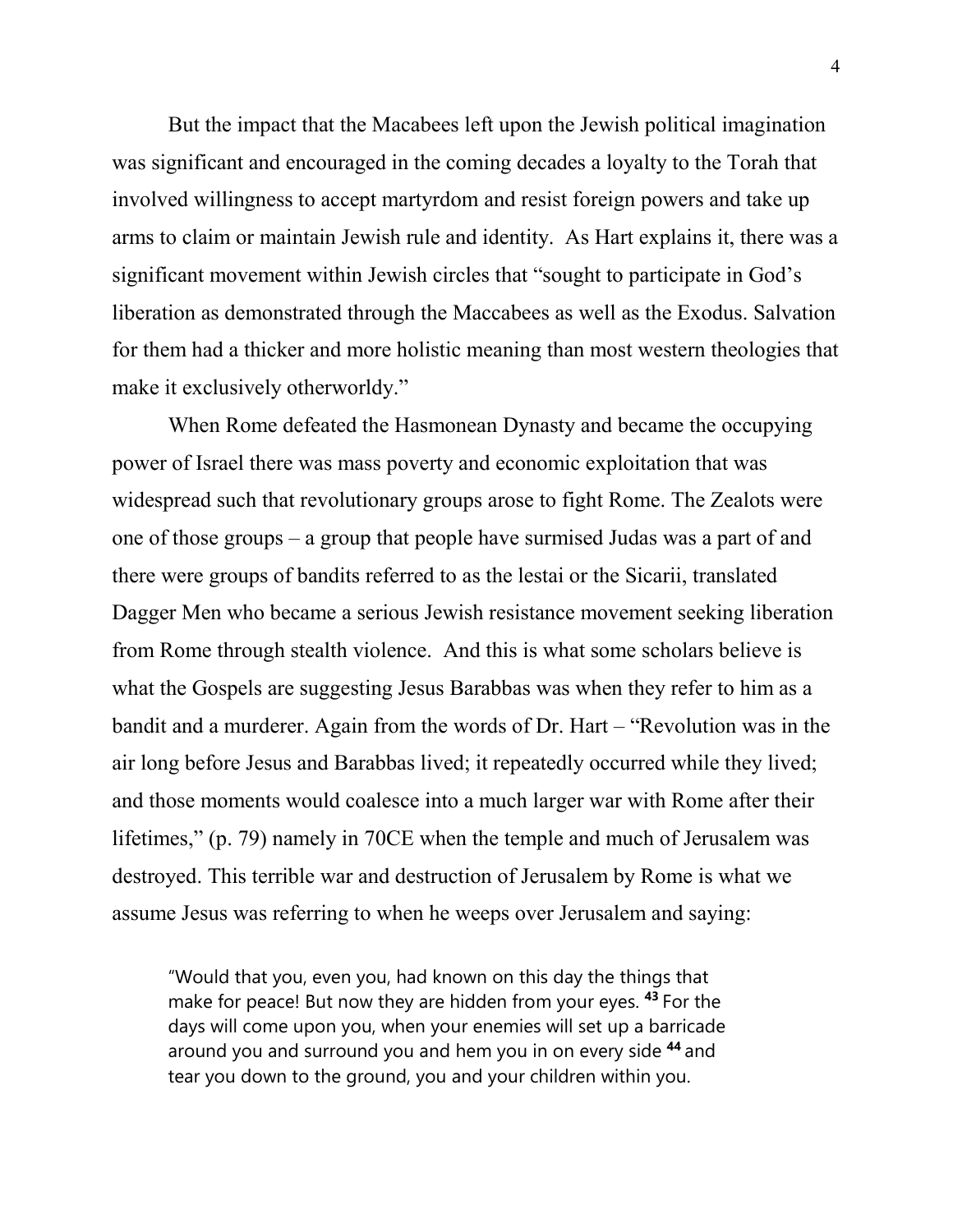And they will not leave one stone upon another in you, because you did not know the time of your visitation." (Luke 19:41-44)

And here we get to the crux of it, the choice that the crowd is making between Jesus Barabbas, the revolutionary assassin seeking to throw off the yoke of Rome and Jesus the Christ who also was a revolutionary but represented a nonviolent approach but no less revolutionary…obviously or why would the authorities have been so eager to eliminate and execute him, not because he was just so loving and nice to everyone, but because he was revolutionary in his love and called for justice and making right to the last, the least, the lost, calling to task the power-holders, the privileged, and the principals. The choice of the crowd there on that day before Jesus' execution was between someone who sought justice by nonviolent means, through the love-force and someone who sought justice by way of taking up arms and violence. If we were in the crowd and there were two Jesus' in Ukraine right now concerned about the violence and oppression of the people, who would we cry out for?

WHICH Jesus for us? Which Jesus is FOR us? There's a violent revolutionary Jesus who seeks justice by fighting evil and oppression on its own grounds and returns hate for hate and eyes for eyes. And there's the nonviolent Jesus who is equally concerned for the injustices he witnesses around him, equally willing to get his hands dirty in the politics of the day but just unwilling to take up arms and be violent about it, unwilling to hate the adversary and seek his destruction but looks to convert hearts. Or there's a third Jesus, I guess, who basically stays above the fray of it all, who just edifies and comforts us with care and good advice and leaves all that political stuff at the door, who is only concerned with the state of our souls, not really our bodies and our communities. Which Jesus for us? Which Jesus is FOR us?